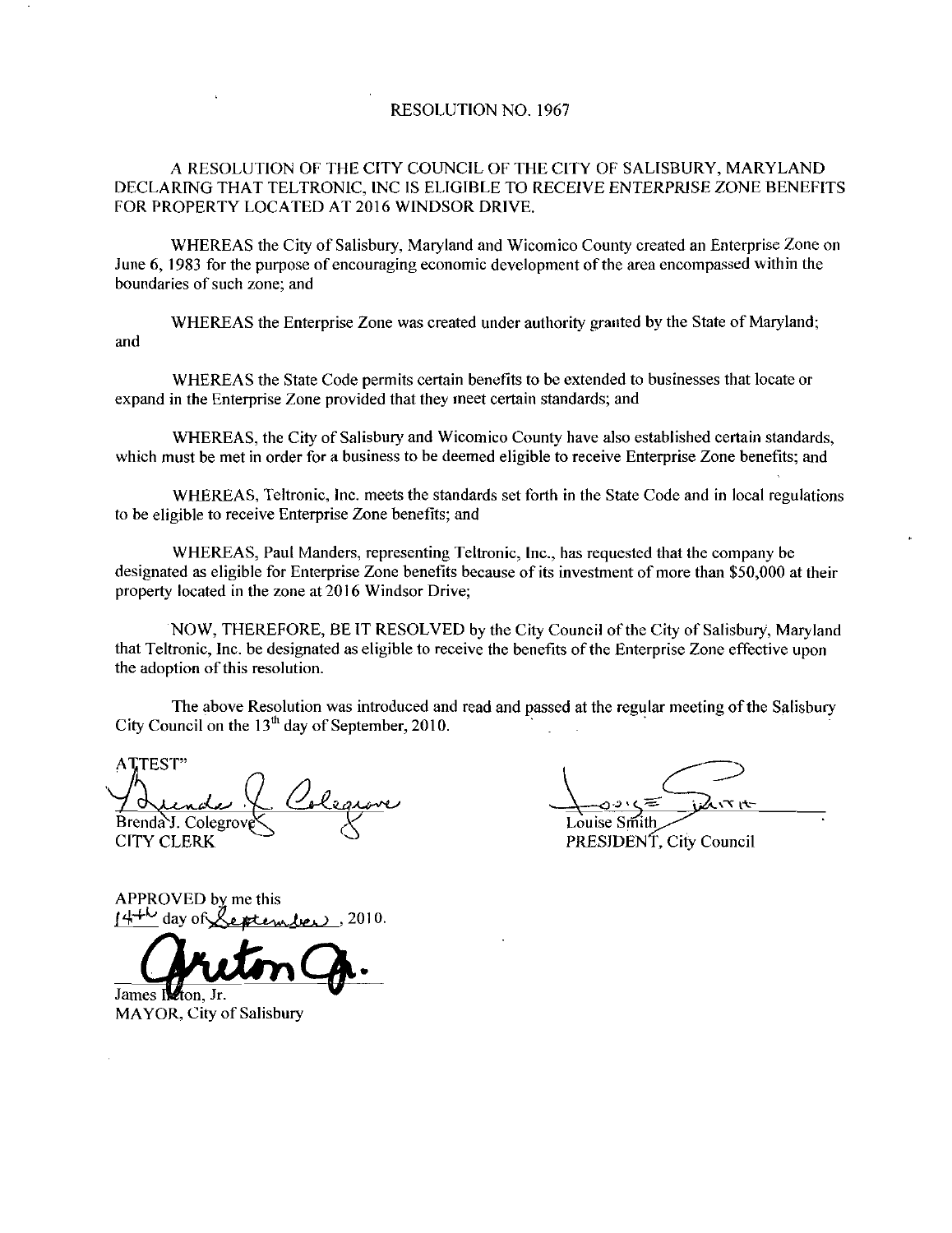### INTER

# OFFICE MEMO

### Office of the Mayor

To: City Council From: John R. Pick **Subject:** Enterprise  $Zofg$  Eligibility – Teltronic, Inc. Date: September 7, 2010

Attached is a copy of the application requesting Enterprise Zone designation for Teltronic, Inc from Paul Manders. I have reviewed this application and, to the best of my<br>knowledge, this establishment meets all of the qualifications to be so designated. This proper<br>is located within the boundaries of t knowledge, this establishment meets all of the qualifications to be so designated. This property is located within the boundaries of the City's Enterprise Zone, and this company has invested more than \$50,000 in their property.

Irecommend that the City Council adopt the attached resolution designating Teltronic Inc, located at 2016 Windsor Drive, eligible to receive the benefits of the Enterprise Zone.

The Mayor concurs with this recommendation

As a reminder, companies that are declared eligible for enterprise zone benefits are able to receive both income tax and property tax benefits for ten years. The purpose of this program is to encourage industries to locate in areas identified as enterprise zones and to reinvest in such properties

cc: Mayor Ireton Brenda Colegrove

Attachments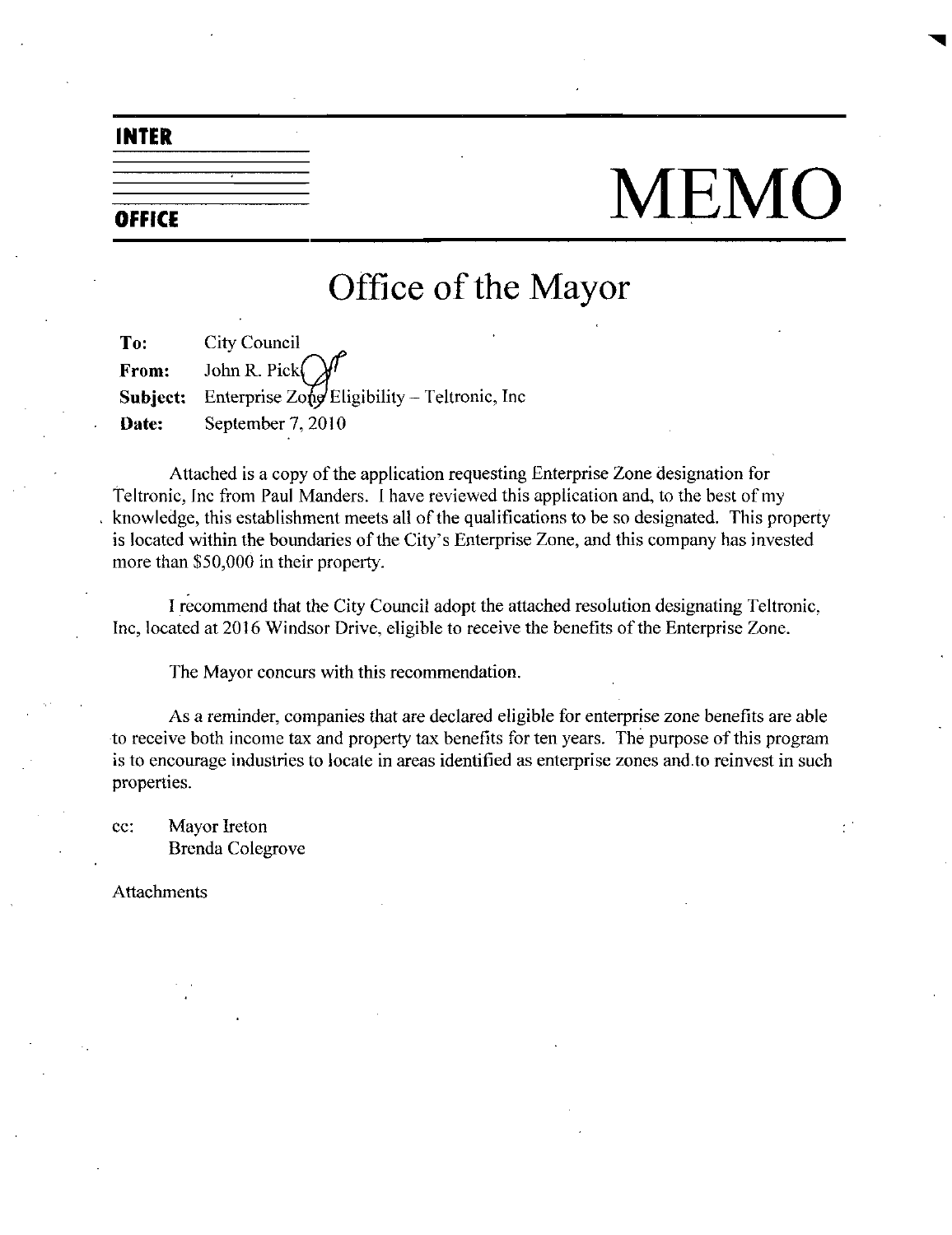#### REQUEST FOR STATE ENTERPRISE ZONE QUALIFICATION IN THE CITY OF SALISBURY

**E** GETTED

 $\mathbf{F}$  ,  $\mathbf{F}$  ,  $\mathbf{F}$  ,  $\mathbf{F}$ 

This application allows us to determine whether or not your business is eligible to receive Enterprise Zone benefits. Please return the application to:

#### John R. Pick, City Administrator City of Salisbury <sup>125</sup> North Division Street Salisbury, MD 21801-4940

## Salisbury. Keep the letter as proof of yo<br>GENERAL INFORMATION NEEDED

| 125 North Division Street                                                                        |
|--------------------------------------------------------------------------------------------------|
| Salisbury, MD 21801-4940                                                                         |
|                                                                                                  |
| If determined eligible, you will receive a letter confirming this determination from the City of |
| Salisbury. Keep the letter as proof of your Enterprise Zone certification.                       |
| <b>GENERAL INFORMATION NEEDED:</b>                                                               |
|                                                                                                  |
| NAME OF TELTRONIC INC                                                                            |
|                                                                                                  |
| CONTACT Proul Mauders PHONE: 301-575-3960                                                        |
|                                                                                                  |
| PRESENT<br>LOCATION: 2016 WINdsor Dr                                                             |
|                                                                                                  |
| <b>TYPE OF</b><br>BUSINESS: Motorock Communication Equip sples Service                           |
| FEDERAL TAX ID NO. $S2$ -0741734 NAICS CODE: $911213 / ST1911$                                   |
| HOW LONG IN THIS LOCATION: 5 years as Tectionic, 55 years AS                                     |
|                                                                                                  |

OWNER OF REAL PROPERTY WHERE BUSINESS IS<br>LOCATED:  $T$ **e**LT  $\omega$ <sub>k</sub>  $\Box$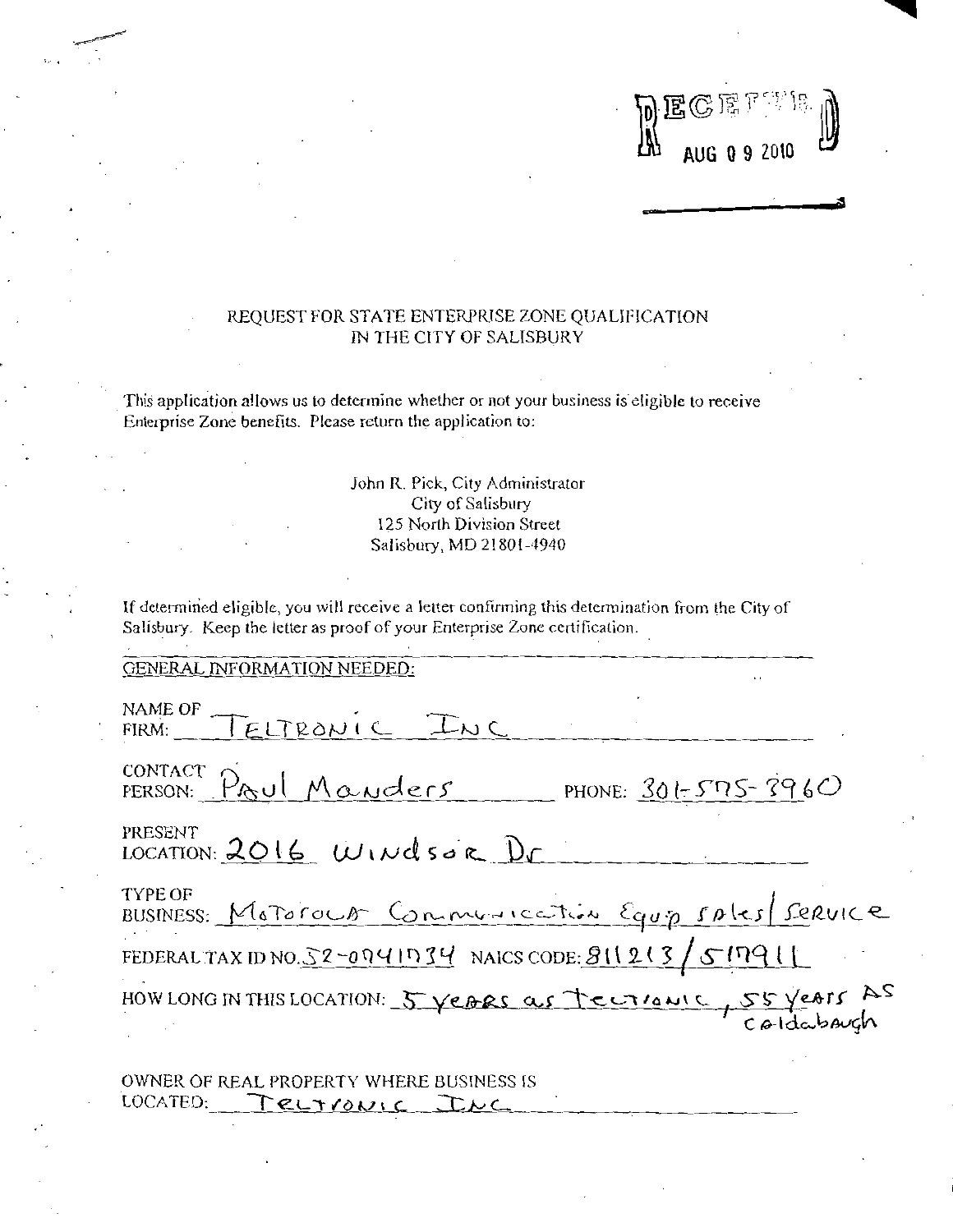ADDRESS OF OWNER: 7051 Muirkirk Meadows Dr

### $C_1$  de  $E$ . Beltruille, MD 20005.

OUR COMPANY OUALIFIES FOR ENTERPRISE ZONE BENEFITS BECAUSE (CHECK ALL THAT APPLY):

**I WE HAVE CREATED MORE THAN TWO FULL-TIME POSITIONS SINCE** LOCATING IN THE ENTERPRISE ZONE\*.

\* (EMPLOYEES WORKING IN EXCESS OF 35 HOURS PER WEEK ON AVERAGE ARE CONSIDERED FULL TIME.)

WE HAVE INVESTED MORE THAN \$50,000 IN OUR PROPERTY LOCATED IN

IF COMPANY QUALIFIES FOR ENTERPRISE ZONE BENEFITS DUE TO JOB CREATION, PLEASE COMPLETE THE FOLLOWING:

 $7|9|20|0$ DATE COMPANY LOCATED IN THE ENTERPRISE ZONE:

NUMBER OF FULL-TIME EMPLOYEES EMPLOYED AT THIS LOCATION ON THE DATE COMPANY LOCATED IN THE ENTERPRISE ZONE:  $\Box$ 

CURRENT NUMBER OF FULL-TIME EMPLOYEES EMPLOYED AT THIS  $LOGATION:$ 

IF COMPANY QUALIFIES FOR ENTERPRISE ZONE BENEFITS DUE TO INVESTMENT IN THE PROPERTY, PLEASE COMPLETE THE FOLLOWING:

APPROXIMATE DATE ON WHICH IMPROVEMENTS WERE COMPLETED:  $2010$ 

BRIEFLY DESCRIBE IMPROVEMENTS: INTEVIOR Implorements

Service Tech shop, Parts Room, Offices

APPROXIMATE COST OF IMPROVEMENTS:  $\frac{\Pi Q, O \partial \partial \frac{ac}{\Pi Q}}$